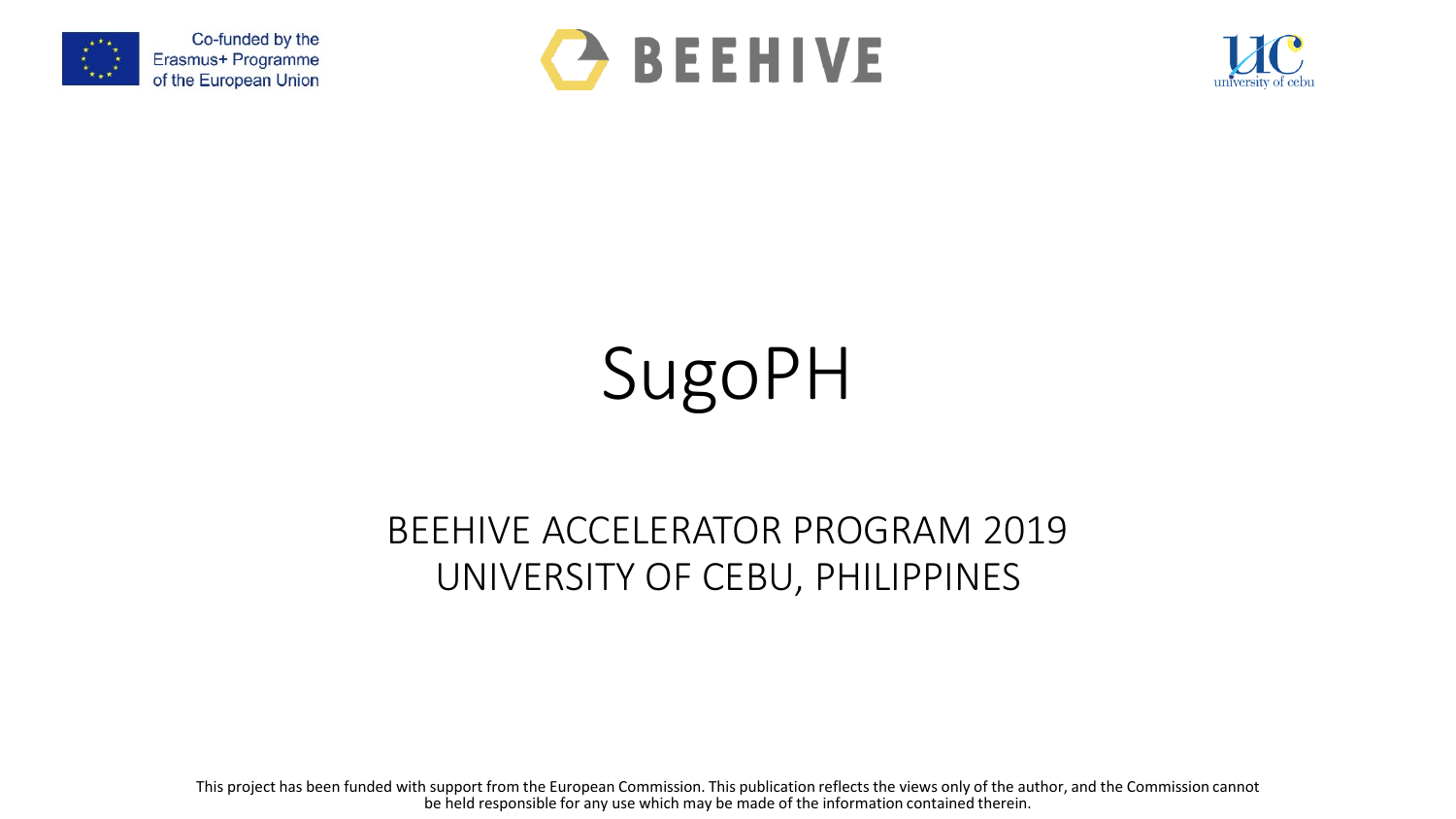





#### Team Profile

| Startup Team   | <b>SugoPH</b>                                                                                                                                                                   |
|----------------|---------------------------------------------------------------------------------------------------------------------------------------------------------------------------------|
| The Pitch:     | SugoPH is an online job marketplace for errands which aims to help people who have a problem on running their errands find people who will do their errands on<br>their behalf. |
| Lastname:      | Retuya                                                                                                                                                                          |
| Firstname:     | <b>Jolrey Nino</b>                                                                                                                                                              |
| Middlename:    | Cantila                                                                                                                                                                         |
| Team Role:     | <b>Assistant Project Manager</b>                                                                                                                                                |
| Course & Year: | BSIT-4                                                                                                                                                                          |
| Lastname:      | Diongzon                                                                                                                                                                        |
| Firstname:     | Van Allen                                                                                                                                                                       |
| Middlename:    | May                                                                                                                                                                             |
| Team Role:     | Hacker/Programmer                                                                                                                                                               |
| Course & Year: | BSIT-4                                                                                                                                                                          |
| Lastname:      | Jose                                                                                                                                                                            |
| Firstname:     | Peter Ellias                                                                                                                                                                    |
| Middlename:    | Lopez                                                                                                                                                                           |
| Team Role:     | Hacker/Programmer                                                                                                                                                               |
| Course & Year: | BSIT-4                                                                                                                                                                          |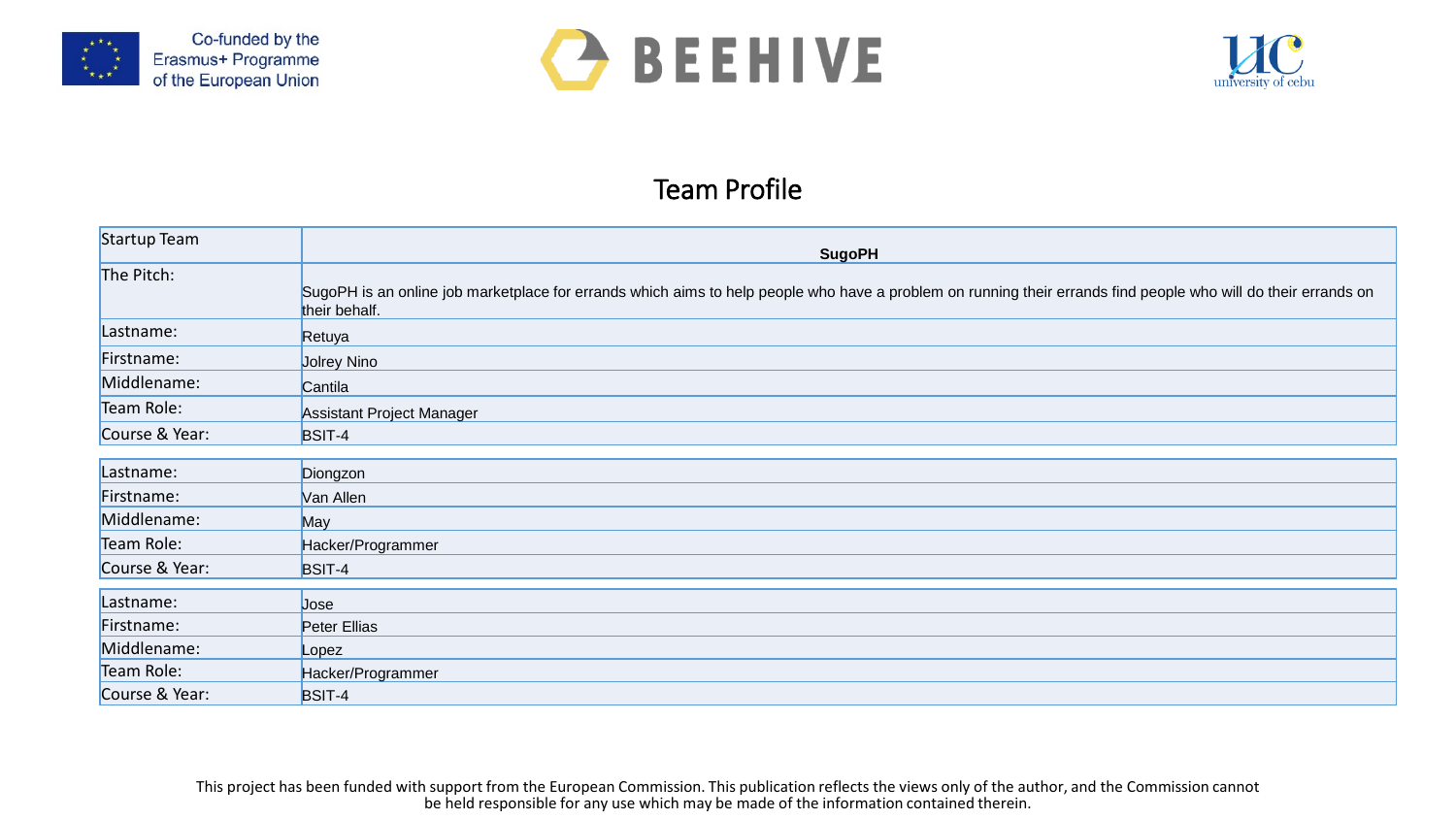





| Lastname:      | <b>Gulles</b>          |
|----------------|------------------------|
| Firstname:     | Mc James               |
| Middlename:    | Remellete              |
| Team Role:     | UI/UX Designer/Hipster |
| Course & Year: | $BSIT - 4$             |
|                |                        |
| Lastname:      | Pedrola                |
| Firstname:     | Jessa Marie            |
| Middlename:    | Torre                  |
| Team Role:     | Project Manager        |
| Course & Year: | $BSIT - 4$             |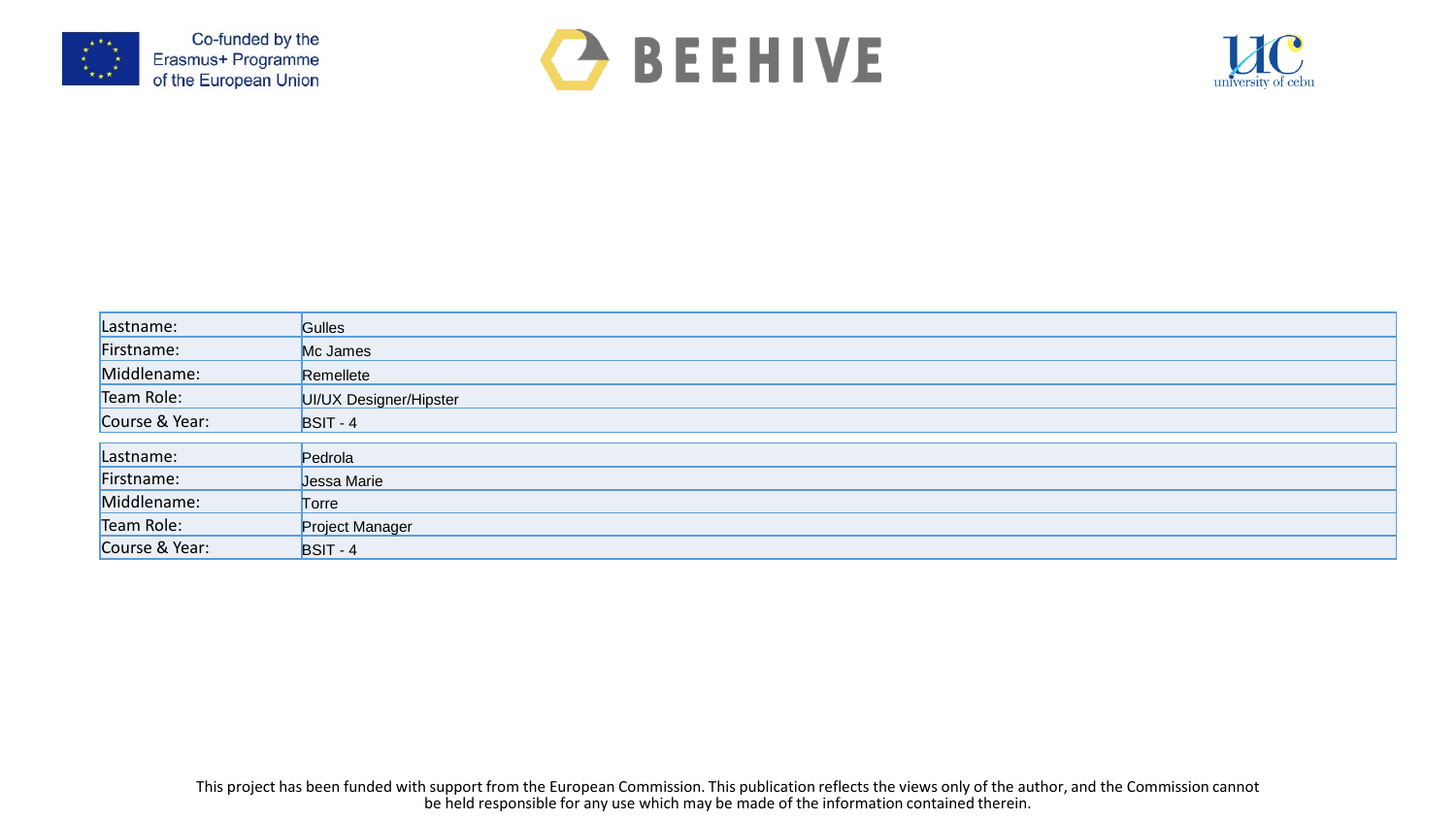





#### Team Milestones

| Time<br>(month & year) | Milestone                                                                                                                                                                                                                                                                                                                   |
|------------------------|-----------------------------------------------------------------------------------------------------------------------------------------------------------------------------------------------------------------------------------------------------------------------------------------------------------------------------|
| June 2018              | SugoPH Conceptualization                                                                                                                                                                                                                                                                                                    |
| October 2018           | SugoPH Manuscript Defense                                                                                                                                                                                                                                                                                                   |
| January 2019           | Sugo PH Version 1 Development                                                                                                                                                                                                                                                                                               |
| February 2019          | SugoPH Defended & Passed                                                                                                                                                                                                                                                                                                    |
| March 2019             | James Gulles was recruited as a Designer                                                                                                                                                                                                                                                                                    |
| March 2019             | Jessa Pedrola was recruited as a Front-End Developer                                                                                                                                                                                                                                                                        |
| March 2019             | First team meeting with Jessa. Talked about the revisions to the business concept.                                                                                                                                                                                                                                          |
| March 2019             | Design Sprint Workshop with mentors from Symph                                                                                                                                                                                                                                                                              |
| March 2019             | Created Facebook Page and reached 60+ likes.                                                                                                                                                                                                                                                                                |
| April 2019             | Publicly launched Facebook page and reached 150+ likes on April 1                                                                                                                                                                                                                                                           |
| April 2019             | First Meeting with Albert Padin. We talked about his expectations from the group and the fee for our start-up. Decided to have Php60 as booking fee and Service fee<br>will depend on the distance + type of task. Also decided that it runners will have the chance to pick what sugo they will do instead of auto-matchig |
| April 2019             | Rebranding. Changed the logo to make it balanced and changed the color to make it more appealing to users.                                                                                                                                                                                                                  |
| April 2019             | Group decided to have penalties in case of absences or being late during meetings, not checking Trello board, not being able to achieve something before the<br>deadline, and etc.                                                                                                                                          |
| April 2019             | First Meeting with Bastian Lauer. We talked about how investing in advertisements is worth it. Also talked about having investors and partnerships.                                                                                                                                                                         |
| April 2019             | First Meeting with Moma Ortega. We talked about how big our market is and how important it is to justify that are errands is limited. Also talked about our need to<br>validate and analyze the market and how we should establish that there is a need.                                                                    |
| April 2019             | Bought Google Play Developer Account with the help of Albert Padin. We gave our payment to him and his card was used to pay since we had difficulties using<br>Jessa's card.                                                                                                                                                |
| April 2019             | First Check-in with Ms. Sheryl. Talked about team composition, portfolio, journal, milestones.                                                                                                                                                                                                                              |
| April 2019             | First Meeting with Doc Ily. Team decided to expand nature of errands. Realized that if a what we will do is more difficult, it will be more promising.                                                                                                                                                                      |
| April 2019             | Team decided to redo app from scratch since current app still have so many bugs and is only available for Android. Decided to use React Native so we can also<br>cater iOS users.                                                                                                                                           |
| April 2019             | Second Meeting with Albert. Talked about our top priority and he gave us ways on how to validate. We also asked his opinion if it would be okay if we create 2 apps:<br>one for seekers, one for runners. He told us to write down the pros and cons. He also challenged us to validate with money.                         |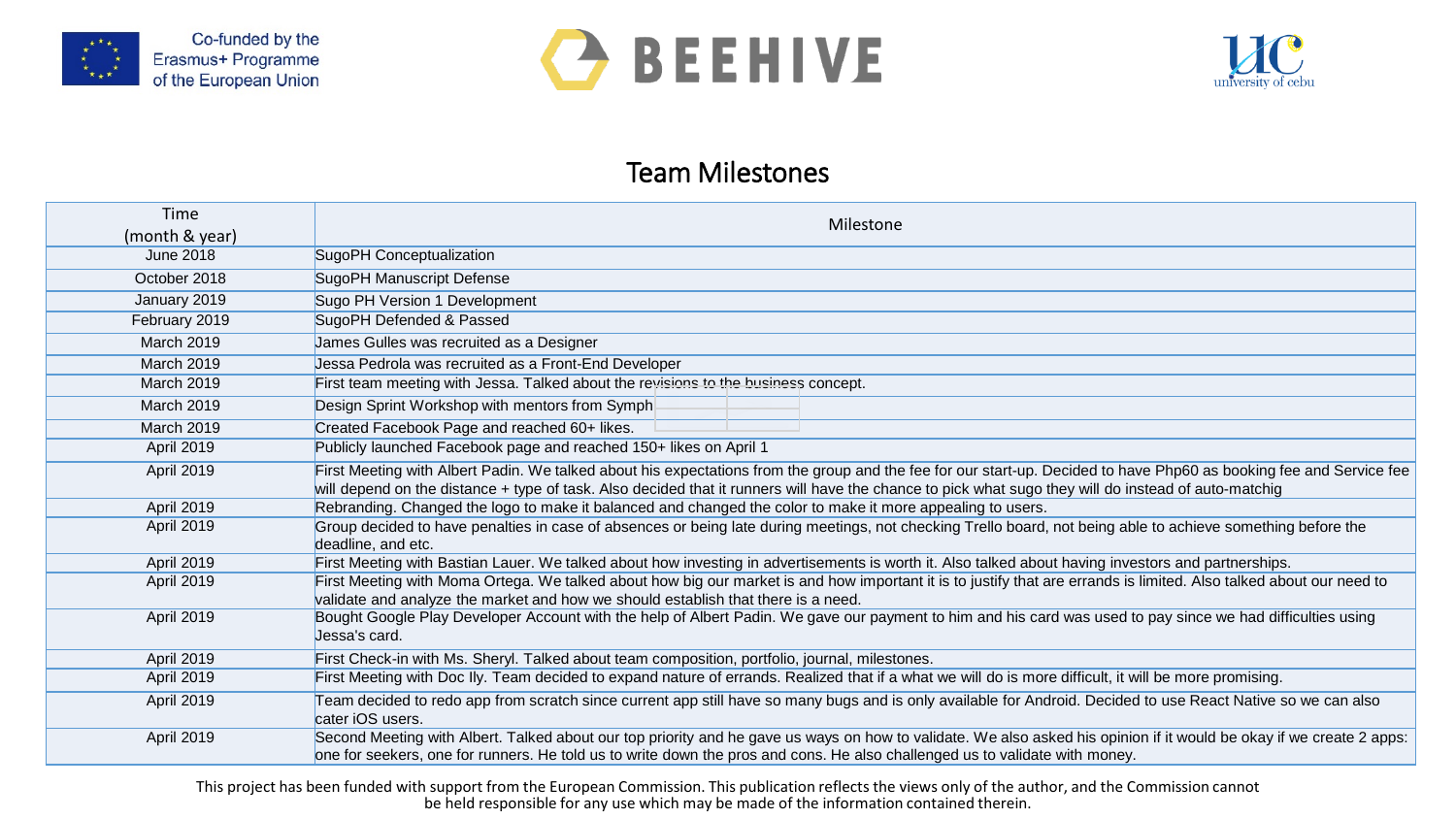

## **C** BEEHIVE



| April 2019 | We asked solicitation from people we know for our planned concierge. Was able to raise enough money for a tarp, brochures, and some shirts.                                                                                                               |
|------------|-----------------------------------------------------------------------------------------------------------------------------------------------------------------------------------------------------------------------------------------------------------|
| April 2019 | Printed tarpaulins, brochures and shirts for the fieldwork we are planning to do.                                                                                                                                                                         |
| April 2019 | Did fieldwork in Cebu City and posted an image with a caption that says we are accepting sugos. Was able to find our first customer in MCWD and we were<br>able to interview interested people. Made the seekers decide the service fee they want to pay. |
| April 2019 | Decided to have PHP100 as a minimum service fee for any task since having seekers pay any amount is not worth it for the effort of the runners.                                                                                                           |
| April 2019 | Our concierge service continued and we were able to have seekers that asked us to buy groceries, milktea, process documents and etc.                                                                                                                      |
| April 2019 | Decided to raise service fee to PHP300 since the team felt that PHP100 is too small for the sacrifice of the runners regarding time, fare, and effort.                                                                                                    |
| April 2019 | We had a Digital Marketing workshop with Ms. Sheryl's sister, Kareen. Learned how to create personas, content marketing, SEOs, Advertisements, and<br>many more.                                                                                          |
| April 2019 | First Meeting with Frederic Joye. We talked about how important it is to analyze our data and produce statistics. Also talked about our pitch deck and he told<br>us he'll send a guide.                                                                  |
| April 2019 | Looked for interested people that we know. Got more than 10 interested runners.                                                                                                                                                                           |
| April 2019 | Met with Albert. Caught up with the things we have done. Told us that we should figure our algorithm for pricing and that we should learn from our<br>competitors.                                                                                        |
| April 2019 | Met with Bastian through Skype. He told us that we should figure out what we really need and told us about the importance of knowing the cost of Basic<br>Operations.                                                                                     |
| April 2019 | James talked with a potential angel investor for SugoPH but we need a bank account for him to transfer funds.                                                                                                                                             |
| April 2019 | Facebook page reached 650+ likes                                                                                                                                                                                                                          |
| May 2019   | Still continued with our concierge service. We now have a regular customer who asks us to do groceries for her.                                                                                                                                           |
| May 2019   | Deployed the app for beta testing.                                                                                                                                                                                                                        |
| May 2019   | First runner that is not part of the core team was able to finish a grocery sugo. Communication channel was through a messenger group chat with 1 core<br>team, the runner and the seeker.                                                                |